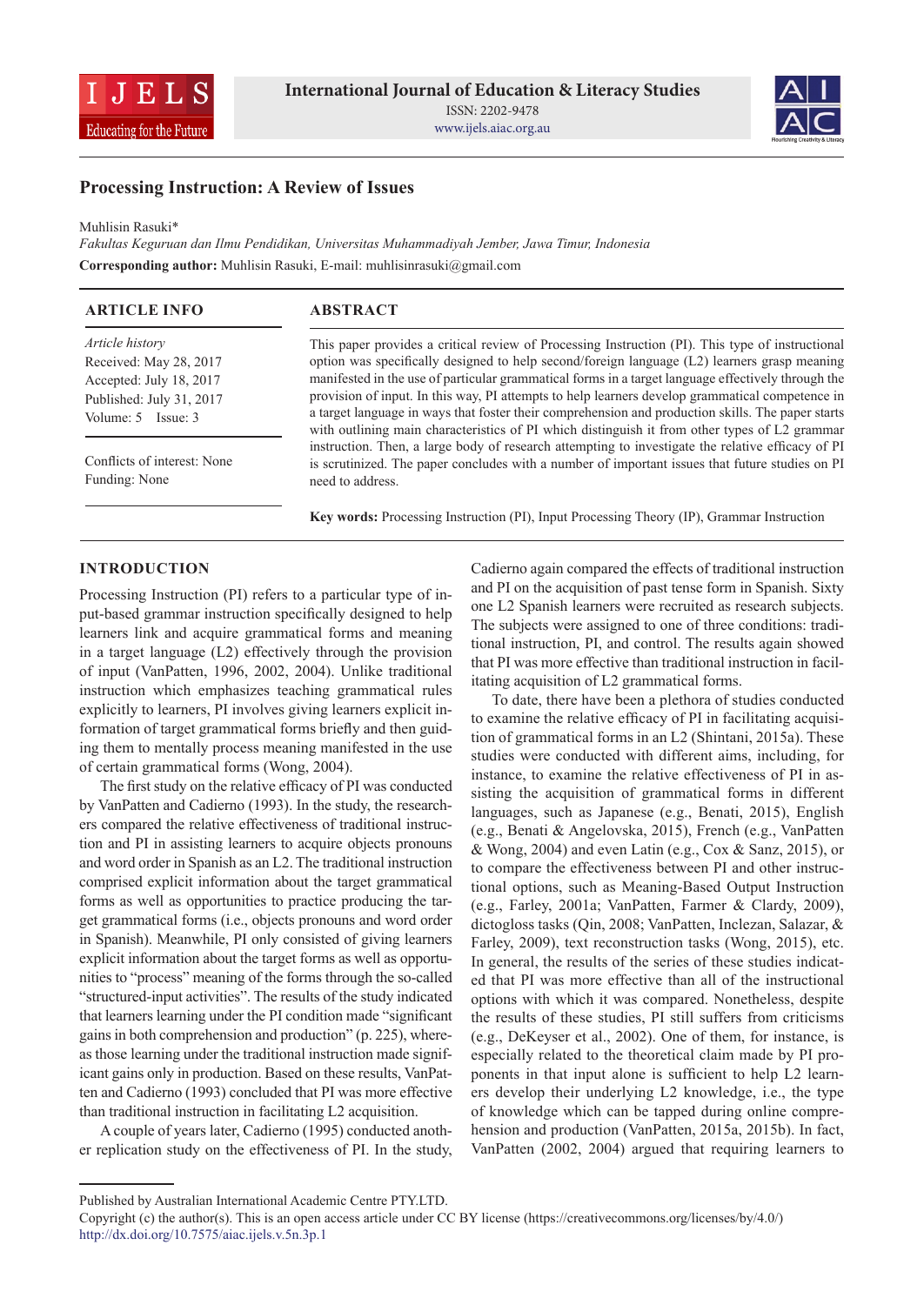attend to both input and output simultaneously during the course of learning can impede the development of their underlying L2 knowledge.

Another criticism of PI is related to the design and measurement applied in the studies. Shintani (2015a), for instance, stated that the tests used to measure the learning outcomes in PI studies were mostly similar to the instructional materials used in teaching learners in PI groups but not to those in the comparative groups. As such, the significant gains made by learners in the PI groups might have been due to their being familiar with the nature of the test materials given. Therefore, although there have been a quite large number of studies which indicated that PI was effective, further studies are still needed to further examine the true efficacy of PI. However, as it will become clear from the discussion in the next sections, further studies need to consistently operationalize any instructional conditions in which PI is investigated and—insofar the PI condition is concerned—researchers will need to apply theoretical principles underlying PI into their specific PI condition. The latter is of paramount importance to consider since, as VanPatten (2002) noted, there have been a number of replication studies aiming to investigate the effectiveness of PI which have failed to apply the theoretical principles governing the instructional option (PI). As such, the outcomes of those studies cannot be taken as evidence either to reject or support the effectiveness of PI at all.

Motivated by the continuing debate and interest in PI, this review therefore aims to

- 1. identify the main characteristics of PI which distinguish it from other types of input-based L2 grammar instruction,
- 2. examine the relative efficacy of PI as compared with other types of instructional conditions,
- 3. put forward a number of limitations in a range of studies on PI to date, and
- 4. extract key issues that future studies on PI will need to address.

### **MAIN CHARACTERISTICS OF PI**

There are two main characteristics which distinguish PI from other types of input-based L2 grammar instruction (e.g. input enhancement, input-based task instruction, etc.). First, it is theoretically governed by Input Processing theory. Second, it is applied through a certain model of "structured-input activities". These two characteristics are discussed below.

### **Input Processing Theory**

Input processing theory (IP) is concerned with default mental processing strategies that L2 learners employ when receiving input. According to the theory, these default mental strategies are ineffective in that they usually lead learners to engage in inaccurate/inappropriate processing (VanPatten, 2015b).

There are three default mental processing strategies that IP suggests. Each of the three mental processing strategies is explained in terms of "processing principles" which include (1) the lexical preference principle, (2) the first-noun principle, and (3) the sentence location principle.

#### *The lexical preference principle*

This first principle states that when processing meaning of a sentence or utterance, L2 learners focus on processing lexical rather than grammatical items (VanPatten, 2002, 2015a, 2015b). Hence, when L2 learners of English, for instance, read or listen to the sentence "He printed the paper for me yesterday", they will hardly process the meaning of morphological form/inflection *–ed* attached to the verb "print" to mean that the action happened in the past. Rather, their default mental processing strategies will, by default, draw their attention to focus on the lexical item "yesterday" which overtly indicates the meaning of *pastness*.

### *The first-noun principle*

According to this principle, L2 learners tend to assign the first noun phrase as the agent of a sentence or utterance (VanPatten, 2002, 2015a, 2015b). Thus, when L2 learners of English read or listen to a passive sentence like "I was helped by her" in which the two pronouns (I and her) are capable of performing the action of helping, learners will misinterpret the sentence as "I helped her" (i.e., assigning the first pronoun (I) as the agent). However, when a passive sentence denotes an action which can only be attributed to a pronoun or noun phrase only, as in "The money was stolen by a thief", learners will directly process the meaning of the sentence correctly as it is supposed to mean. In such a case, learners process the meaning of the passiveness based on "event probability" rather than "the first-noun principle" (VanPatten, 2002, 2015b).

#### *The sentence location principle*

The sentence location principle states that when processing a sentence or utterance, L2 learners tend to focus on a unit (a word or phrase) that is located in the initial position in a sentence. Subsequently they will process the unit in the final position, while the unit in the medial position is processed last (VanPatten, 2002, 2015a, 2015b). As such, this principle implies that L2 learners process a unit in the initial position faster than that in the final and, especially, in the medial position. This principle is derived from the evidence that those learning a simple yes/no question formation in Spanish know without being told that the question is formed by means of subject and verb inversion (i.e., a verb is put before a subject). In such a case, learners quickly see that verb goes before subject in a simple yes/no question formation in Spanish (VanPatten, 2002, p. 761).

VanPatten (2015b) states that these three default mental strategies "do not act in isolation" (p. 122). However, in conducting a study on PI, researchers will need to address only one default mental strategy that is likely to play a primary role in learners' default mental processing, be it the lexical preference, first-noun or sentence location principle.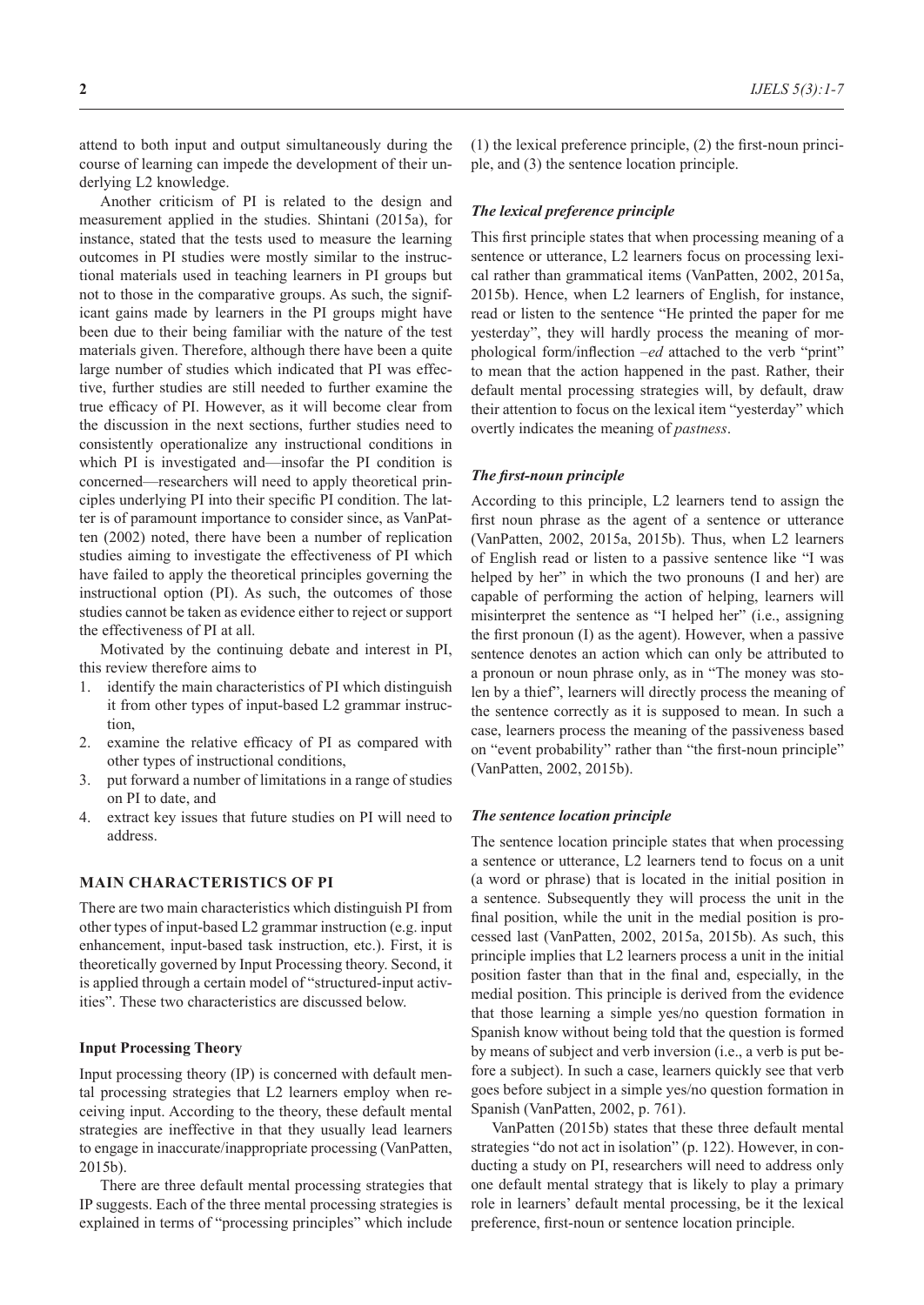#### **Structured-Input Activities**

Structured-input activities in PI consist of two main activities, namely, *referential* and *affective*.

#### *Referential activity*

Referential activity consists of a set of activities that aim to help L2 learners process input effectively and accurately (VanPatten, 2002). In this activity, learners are usually provided with a set of sentences containing a target grammatical form and other similar forms as distracters. They are then expected to respond to the sentences and will be told if their responses are right or wrong (see below). However, there will be no explanation given to them as to why their answer is right or wrong. In this way, learners are encouraged to mentally assign the surface components of the target language they encounter with their meaning and function (VanPatten, 2015a).

For instance, in a task aiming to teach the causative construction in English, learners might be given the following activity.

Activity I. Listen to each sentence and answer each question given.

- 1. The teacher had John clean the board.
- 2. John brought the girl some flowers.
- 3. The men made Richard buy some bread.
- 4. Jean asked Jack for a lift.
- 5. The girl made the boy pay the bill.
- 6. He bought me a book about happiness. (cf., VanPatten, 2002; Wong, 2004)

In accordance with each sentence above, learners might be given a series of questions, such as, 'Who cleaned the board?', 'Who brought the flowers?', etc. and asked to answer each question given. Alternatively, learners might also be given a pair of pictures related to each sentence and then asked to show which picture best corresponds to the meaning of each sentence. The way in which each sentence and question is given takes place in sequence. That is, learners are required to give their response directly after each of the prompt sentences is given. Similarly, the teacher then gives his/her feedback right after learners give their response.

When giving feedback the teacher should simply say if learners' answer is right or wrong and let them think to figure out the correct causative construction by themselves. VanPatten (2002) claimed that it is important that sentences include distracter items related to the target grammatical form that learners are to learn so "learners are pushed to listen to every sentence and not apply a strategy that judges all sentences to be causative simply because that is the grammatical point that they are learning" (p. 766). Based on the six sample sentences above, the target grammatical form (causative construction) is included in sentences number 1, 3 and 5, while the distracter is embedded in sentences number 2, 4 and 6.

### *Affective activity*

Affective activity follows the referential activity. In affective activity, learners are usually given a series of sentences and asked to express their opinions, beliefs or some other types of affective response (VanPatten, 2002). However, while doing this activity, learners must not produce sentences containing the target structure (Benati & Angelovska, 2015, p. 256). Instead, they are only expected to respond to the sentence prompts by saying "agree" or "disagree", "true" or "not true", etc. As such, this activity aims only at reinforcing learners' accurate processing strategy that has been established while completing referential activity.

For instance, in line with Activity I above, learners might then continue doing Activity II below to reinforce their processing of the causative construction.

Activity II. Listen to the sentences about what teachers ask students to do. Say 'Yes' if you think the actions asked by the teachers are common. Say 'No' if you think what the teachers ask is not common.

- 1. Teachers have their students kill animals.
- 2. Teachers get their students do homework.
- 3. Teachers make their students study hard.
- 4. Teachers get their students clean the school yard.
- 5. Teachers make their students listen to their explanation.
- 6. Teachers have their students play a videogame in the classroom.

As the same as Activity I above, each sentence is given one by one in sequence and learners are expected to respond to the sentence directly by saying 'yes' or 'no'. Different from the sentences in Activity I, however, all sentences in Activity II must contain the target form (cf., VanPatten, 2002; Wong, 2004).

### **Explicit Information**

In addition to structured-input activities, those intending to conduct a study on PI may also apply explicit information in their treatment. Applying explicit information in PI, however, is optional since, as VanPatten et al. (2013) put it, even without the help of explicit information, learners will still manage to catch up the rate of input processing as those who process input with the help of explicit information.

When researchers choose to apply explicit information in their PI treatment, however, it must contain information about the target form that learners are to learn along with the default mental strategies that they are likely to employ when processing the form (Benati & Angelovska, 2015). Also, it must be given prior to structured-input activities.

To use the same target form exemplified in Activity I and II above, for instance, researchers might first give a brief explanation about the form (causative construction in English). The explanation is usually given in learners' first language to ensure the clarity. Then, they need to inform learners about their potential problems in processing the form. In the case of causative construction, their processing problems might be related to the first-noun principle. That is, when listening to the sentence "The men made Richard buy some bread", learners are believed to interpret that it is "the men" who bought some bread, not Richard.

After being told that such processing is inaccurate, researchers then advise the learners about a more accurate processing strategy. The advice might include information like: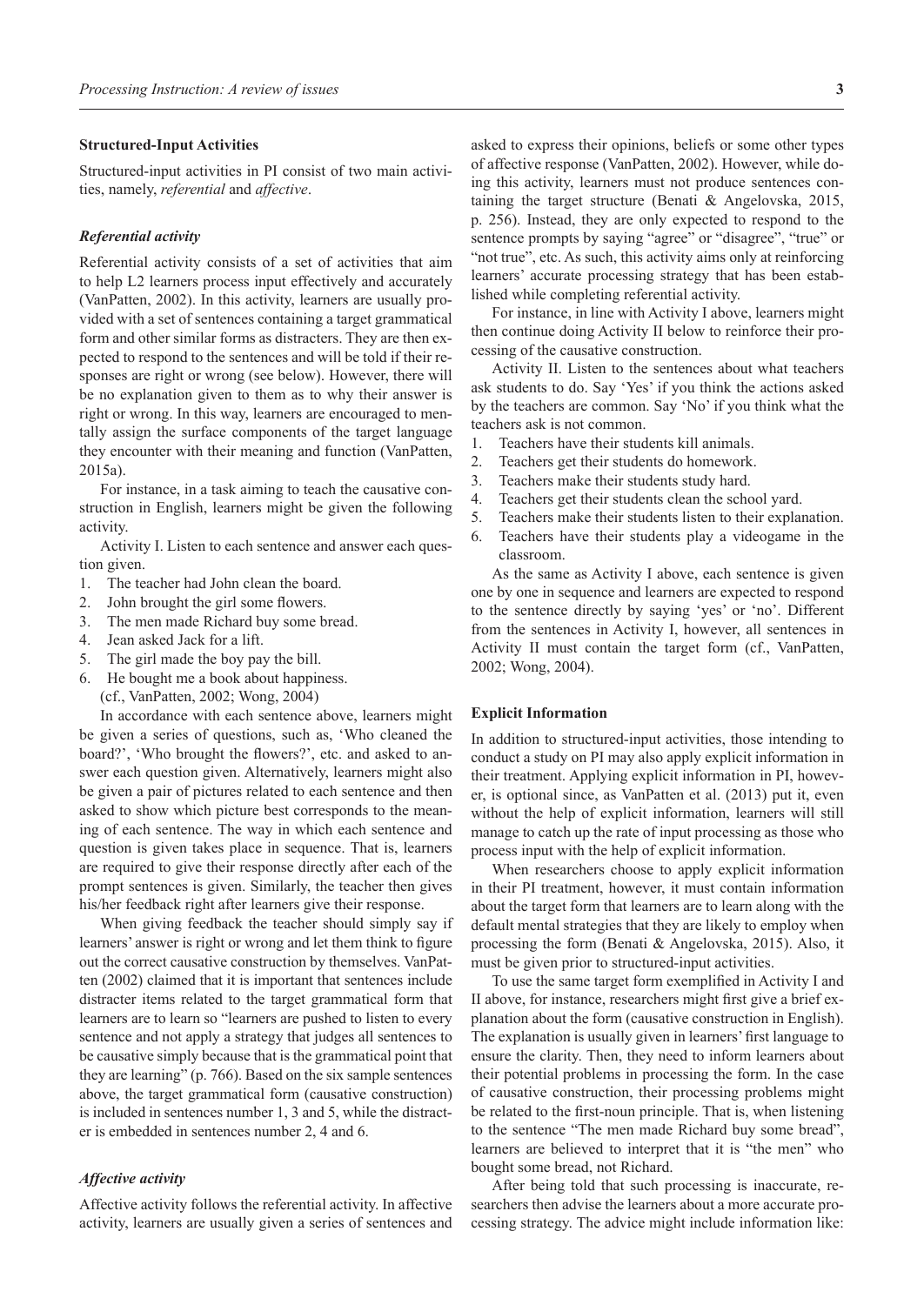in the sentence "The men made Richard buy some bread", the agent of the action "bought" should be assigned to 'Richard', not to 'the men'. To make the advice even clearer, researchers may provide further but brief explanation as to why it is Richard instead of the men who bought some bread (Benati & Angelovska, 2015).

To summarize, when intending to conduct a study on PI, researchers need to:

- 1. choose a particular grammatical form which learners have not mastered yet.
- 2. consider learners' potential problem in processing the grammatical form based on the relevant default mental strategies postulated in Input Processing theory (IP).
- 3. either include or exclude explicit information in the beginning of the treatment.
- 4. apply structured-input (referential and affective) activities.

### **PI VS. OTHER INSTRUCTIONAL OPTIONS**

Quite recently Wong (2015) conducted a study to examine the effectiveness of three instructional conditions: (1) input-based instruction which required learners to process a target form, (2) input-based instruction which exposed learners to a target form but did not require processing, and (3) input-plus-output-based instruction which required learners to process and produce a target form. The first condition in Wong's (2015) study was operationalized through PI, the second one was through reading comprehension (COMP), and the third one was through text reconstruction (TR). The target form selected in the study was the causative construction in French, and the instructional material used in all three conditions was a short story containing 316 words. Insofar the PI condition is concerned, the processing problem which it aimed to address was the first-noun principle.

There were 60 college students of English background included in Wong's (2015) study. The students were divided into four groups: PI (*N* = 19), (TR) (*N* = 14), (COMP)  $(N = 15)$ , and control (C)  $(N = 12)$ . The treatment condition received by the PI group included structured-input activities only without the provision of explicit information. Meanwhile, the treatment condition received by the TR group included listening, reading, note-taking and reconstructing the story given. The treatment condition received by the COMP group included listening to a recording containing the story and reading along on paper copy. The C group did not receive any instruction and was only given a pre-test and posttests. All of these treatment conditions were given in a day only and lasted between 30 to 40 minutes each.

For the assessment Wong (2015) included an interpretation and production test. These tests consisted of two types: A and B. Type A was given in both pre-test and delayed posttest, while type B was given in the immediate post-test. The interpretation test was given in a form of a listening activity which required the students to listen to a series of sentences and then indicate a particular action corresponding to the meaning of each sentence. The production test was given in a form of writing task which required the students to write a sentence to describe a picture of people doing a certain action. There were 10 pictures altogether. From these ten pictures, five required the students to use the target grammatical form while the other five did not. To ensure that the students did not have any significant difference in their reading comprehension skills, Wong (2015) gave them a reading comprehension test before the treatments.

The results of Wong's (2015) study showed that the students in PI group outperformed those in the other three groups (TR, COMP, and C) both in the interpretation and production tasks, while the three groups made no gains in either interpretation or production task. Based on these results, Wong (2015) concluded that structured-input activities included in PI are effective in that the activities are not only input-oriented but more importantly "they are designed to help process input better" (p. 200).

However, despite being carefully controlled, there is a big limitation in Wong's (2015) study—and indeed in the majority of studies on PI. This limitation is related to the fact that the study was conducted in a very short time. In order that the results of a study can be deemed much more suggestive, conducting a longitudinal study to examine the true efficacy of PI is necessary (cf., DeKeyser & Botana, 2015).

While Wong's (2015) study is quite new and as such has not impacted much on the discussion about PI, classic studies on PI conducted by Farley (2001a, 2001b), however, have generated debate and some contention among researchers. In his first published study on PI, Farley (2001a) extended IP (Input Processing theory) toward output-based instruction which he called Meaning-Based Output Instruction (MOI). The main difference between PI and MOI is that the former concerns with structured-input activities whereas the latter concerns with structured-output activities (Farley, 2001a, p. 291). The operationalization of PI and MOI in Farley's (2001a) study was as follows:

- 1. The PI group received a treatment condition through explicit information and structured-input activities, while the MOI group received explicit information and structured-output activities.
- 2. The structured-input activities in the PI group followed the standard model as discussed above, while the structured-output activities in the MOI group required that the subjects produce the target form through communicating opinions, beliefs or other types of information related to a topic given.

The grammatical form selected in the study was subjunctive forms in Spanish and the processing problem that both PI and MOI aimed to address was the lexical preference principle.

Farley (2001a) recruited 29 university students of English background in the study. The subjects were divided into two groups: MOI ( $N = 19$ ) and PI ( $N = 17$ ). The treatment of the two conditions was conducted within two days with a posttest given a day after the last treatment and a delayed post-test given after a month. The treatment materials in the study included a series of sentences with the target structure. The same case also applied to the assessment materials. These materials consisted of both interpretation and production sentence-level test. In the interpretation test, the subjects in both groups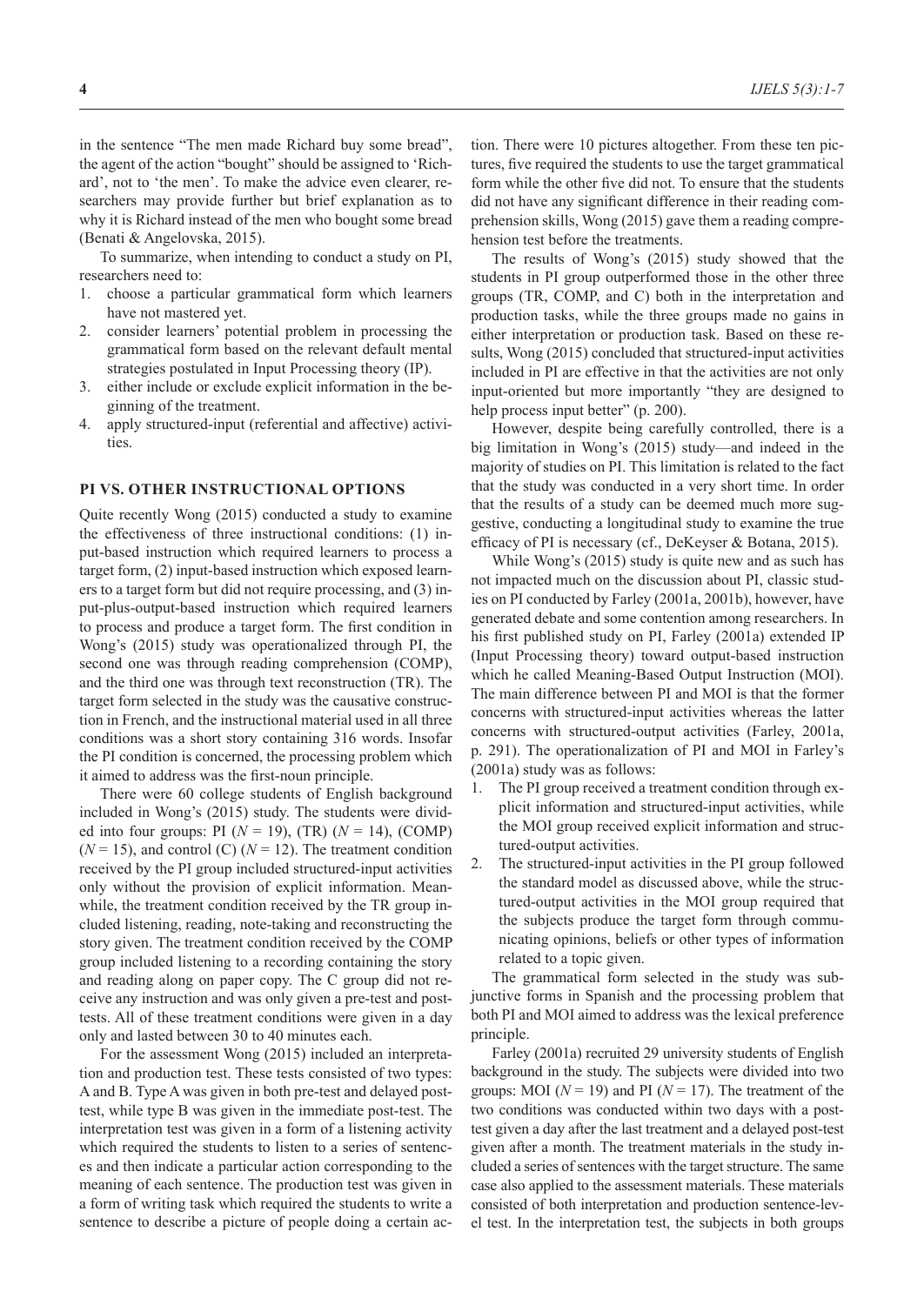were first given incomplete sentences along with two options for each sentence. They were then required to listen to a series of sentences and then choose one of two options that best completed the sentences. For the production test, the subjects were only required "to change the infinitive verb form in parenthesis (if necessary) to fill in the blank and complete each sentence correctly" (Farley, 2001a, p. 293). The results of this study show that PI group performed better than MOI group in both interpretation and production test. Farley (2001a) concluded that "[t]he results of the study indicate that PI has an overall greater effect than MOI on how learners interpret and produce the Spanish subjunctive of doubt" (p. 295).

However, in another study where Farley (2001b) again compared the effectiveness of PI and MOI, the results were different from those in his earlier study (Farley, 2001a). In general, the results of his second study show that both PI and MOI group performed equally well in both interpretation and production test after the treatments. These inconsistent findings concerning the effectiveness of PI and MOI have since then motivated a number of replication studies including the one by Benati (2005), Morgan-Short and Bowden (2006), Keating and Farley (2008), Farley (2004), and VanPatten, Farmer and Clardy (2009), amongst others. Instead of finding fixed results, these replication studies further extend inconsistency in findings. For instance, while Benati (2005) as well as VanPatten, Farmer and Clardy (2009) found that PI is more effective than MOI, Morgan-Short and Bowden (2006) as well as Keating and Farley (2008) found that MOI is more effective than PI. Responding such mixed findings, VanPatten et al. (2009) stated that MOI needed to be operationalized more consistently in future studies.

Nonetheless, in the studies where MOI is found more effective than PI (e.g., Morgan-Short and Bowden, 2006), there appeared that the materials used in the structured-output activities were operationalized through the principle of "task-essentialness" (Loschky & Bley-Vroman, 1993). That is, the instructional materials used in the structured-output activities were designed in a way that learners needed to specifically attend to the target structure in order to be able to complete the tasks successfully (DeKeyser & Botana, 2015). In other words, when the instructional materials used in the structured-output activities were designed in a mechanical way, learners would fail to process a target grammatical form. By contrast, if the materials were task-essential, learners would be able to process a target grammatical form successfully. The example of a mechanical output-based instructional materials was especially evident in Farley's (2001a) study where the subjects were required only to "create meaning by *completing sentences* via producing subordinate clauses containing present-tense subjunctive forms" (p. 292 emphasis added), while the example of task-essential output-based materials were evident in Morgan-Short and Bowden's (2006) study. That is to say, Farley's (2001a) structured-output task is different from the one applied in Morgan-Short and Bowden's (2006) study where the latter engaged learners to process the target grammatical form meaningfully in order that they were be able to complete the tasks successfully.

The notion of task-essentialness might also explain why the subjects in the text reconstruction task and reading comprehension group in Wong's (2015) study failed to make any gains after the treatment. That is, the subjects in both text reconstruction task and reading comprehension group were not required to attend to the target structure to complete the tasks given.

Another main problem in many studies on PI is related to how comprehension and production skills were conceptualized and tested. That is, although it is frequently claimed that PI is effective in developing both comprehension and production skills, the tests used to assess the skills, however, might be problematical. According to Shintani (2015a), the test contents used to assess the interpretation skills were, to a great extent, similar to the materials used in teaching the PI groups. Furthermore, the instruments used in assessing the production skills were also very low in terms of validity. For instance, the production tests used in VanPatten, Farmer and Clardy's (2009) study did not require the subjects to produce any sentences, let alone a text. Instead, the tests only required the subjects to do a gap-filling activity. Meanwhile, in other PI studies, the production tests only included sentence-completion tasks. These two types of measurements (gap-filling and sentence-completion) are, in fact, still prevalent in the studies on PI (e.g., Benati, 2015; Benati & Angelovska, 2015; White, 2015). Even if the researchers claimed to have applied discourse-based tests in assessing interpretation and production skills in their study, the discourse-based tests they employed, however, were very simple and not far different from a sentence-based test (e.g., Benati, 2015; Wong, 2015; VanPatten & Uludag, 2011). Hence, the claim that PI is effective in developing production skills might still be premature, for the skills measured through blank-filling, sentence completion and sentence-based tests are not the same as the skills of using the target language, and thus target grammatical structures, in natural communication contexts (cf., Ellis, 2002).

#### **CONCLUSION**

After a decade of Ellis's (2006) review of the prevailing issues in L2 grammar instruction, it appears that there is still no a definitive solution to the main problem he raised in the article, i.e., how grammar should be taught in a way that promotes acquisition (however, see Rasuki, 2017; Shintani, 2015b for quite recent developments in teaching grammar drawing on Ellis' (2006 and elsewhere) proposal). With regard specifically to PI, the most pressing question that future studies on PI need to address is: "how exactly are the outcomes of learning through PI transferred to skill development?". This question is related to the claim put forward by VanPatten (2015a) that PI "assists in developing underlying knowledge that can be tapped during the development of skill" (p. 100). Hence, this review calls for more rigorous studies on PI. First, it argues that future studies on PI need to be conducted for a longer duration, for most studies on PI were conducted in a very short period of time (e.g. Wong, 2015; Benati, 2015). Second, better operationalization of the instructional options with which PI is compared is required,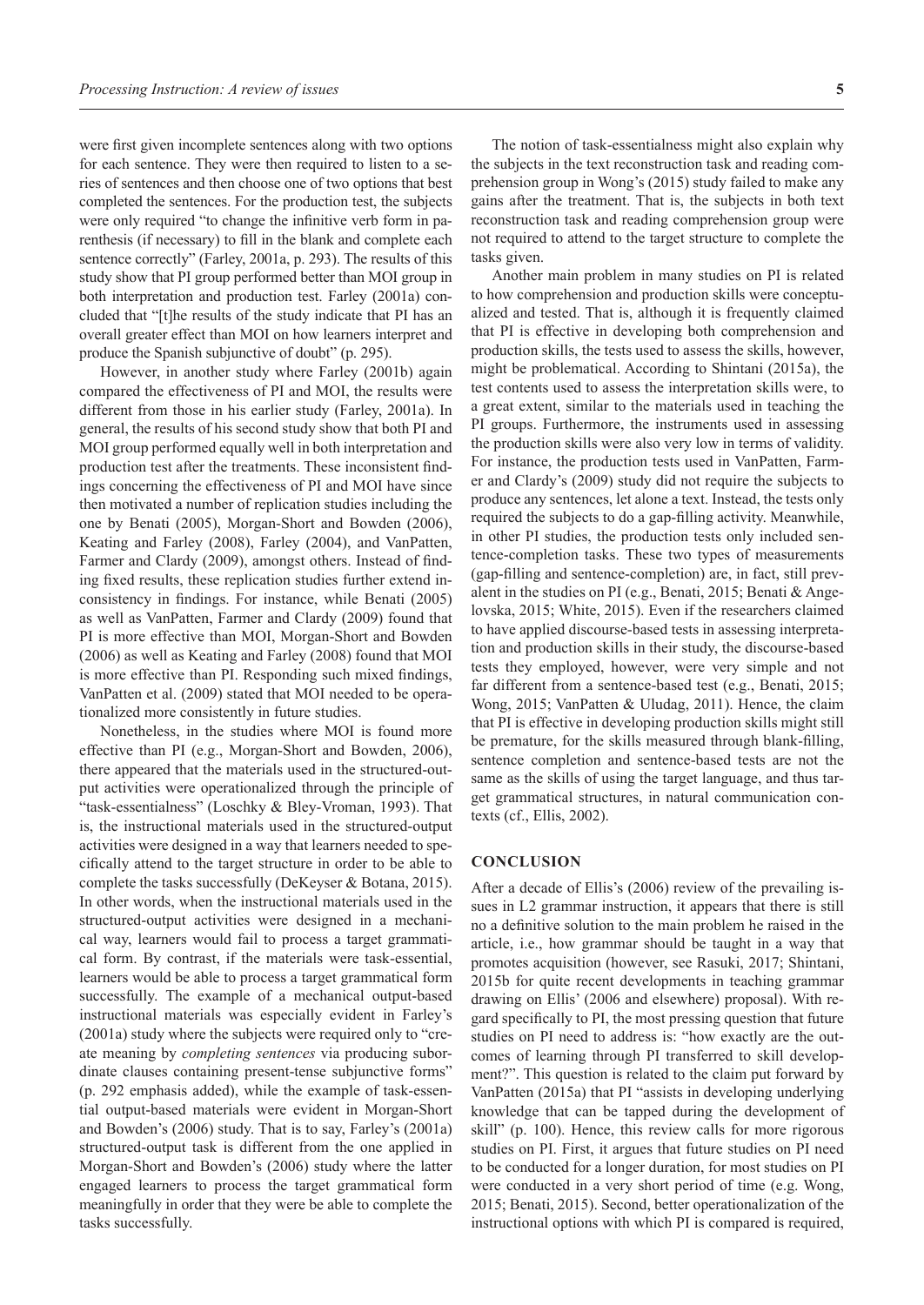since a number of instructional options were operationalized inconsistently. Third, further studies also need to include more discourse-level materials and tests rather than sets of sentences (e.g. VanPatten & Uludag, 2011; Benati, 2015; Wong, 2015). This is of paramount importance to address the pressing question stated above. Fourth, following DeKeyser and Botana (2015), further studies on PI need to include participants from a variety of language backgrounds.

It is necessary to note, however, that although this review puts forward a number of limitations of a number of studies on PI, it is by no means intended to diminish the efficacy of PI. Rather, this review is motivated by the potential that PI holds for effective grammar instruction. That is, although the theoretical rationales underlying this instructional option may appear perplexing for teachers, the pedagogical procedures are highly practical and are probably effective, especially as compared with the conventional/traditional methods aiming to teach grammatical rules explicitly to learners. Considering the practicality and relative effectiveness of this instructional option, it is expected therefore that this review of issues will be able to motivate teachers and/or researchers to further investigate issues related to this instructional option.

## **ACKNOWLEDGEMENT**

The author would like to acknowledge the tremendous support he has received from Lembaga Pengelola Dana Pendidikan (LPDP), Ministry of Finance, Republic of Indonesia, throughout the whole process of the study. He also would like to thank two anonymous reviewers for their constructive comments on this article.

### **REFERENCES**

- Benati, A. (2005). The effects of Processing Instruction, traditional instruction, and Meaning-Output Instruction on the acquisition of the English past simple tense. *Language Teaching Research, 9*(1), 67-93. doi: 10.1191/1362168805lr154oa
- Benati, A. (2015). The effects of re-exposure to instruction and the use of discourse-level interpretation tasks on Processing Instruction and the Japanese passive. *International Review of Applied Linguistics in Language Teaching*, *53*(2), 127-150. doi: 10.1515/iral-2015-0007
- Benati, A., & Angelovska, T. (2015). The effects of Processing Instruction on the acquisition of English simple past tense: Age and cognitive task demands. *International Review of Applied Linguistics in Language Teaching*, *53*(2), 249-269. doi: 10.1515/iral-2015-0012
- Cadierno, T. (1995). Formal instruction from a processing perspective: An investigation into the Spanish past tense. *Modern Language Journal, 79*(2)*,* 179–193. doi: 10.1111/j.1540-4781.1995.tb05430.x
- Cox, J. G., & Sanz, C. (2015). Deconstructing PI for the ages: Explicit instruction vs. practice in young and older adult bilinguals. *International Review of Applied Linguistics in Language Teaching*, *53*(2), 225-248. doi: 10.1515/ iral-2015-0011
- Dekeyser, R., & Botana, G. P. (2015). The effectiveness of Processing Instruction in L2 grammar acquisition: A narrative review. *Applied Linguistics, 36*(3), 290-305. doi: 10.1093/applin/amu071
- DeKeyser, R., Salaberry, R., Robinson, P. & Harrington, M. (2002). What gets processed in Processing Instruction? A commentary on Bill VanPatten's "Processing instruction: An update". *Language Learning*, *52*(4), 805-823. doi: 10.1111/1467-9922.00204
- Ellis, R. (2002). Does form-focused instruction affect the acquisition of implicit knowledge? A review of the research. *Studies in second language acquisition, 24*(2), 223-236. doi: 10.1017/S0272263102002073
- Ellis, R. (2006). Current issues in the teaching of grammar: An SLA perspective. *TESOL Quarterly, 40*(1), 83-107. doi: 10.2307/40264512
- Farley, A. P. (2001a). Authentic Processing Instruction and the Spanish subjunctive. *Hispania*, *84*(2), 289-299. Retrieved from http://www.jstor.org/stable/3657760
- Farley, A. P. (2001b). Processing Instruction and Meaning-Based Output Instruction: A comparative study. *Studies in Applied Linguistics, 5*, 57-93. Retrieved from http://www.jstor.org/stable/40648285
- Farley, A. P. (2004). The relative effects of processing instruction and meaning-based output instruction. In B. VanPatten (Ed.), *Processing instruction: Theory, reserarch, and commentary* (pp. 143-168). Mahwah, NJ: Lawrence Erlbaum and Associates.
- Keating, G. D., & Farley, A. (2008). Processing Instruction, Meaning-Based Output Instruction, and Meaning-Based Drills: Impacts on classroom L2 acquisition of Spanish object pronouns. *Hispania, 91*(3), 639–50. Retrieved fromhttp://www.jstor.org/stable/40648167
- Loschky, L., & Bley-Vroman, R. (1993). Grammar and taskbased methodology. In G. Crookes & S. Gass (Eds.), *Tasks and Language Learning: Integrating Theory and Practice*  (pp. 123–167). Philadelphia: Multilingual Matters.
- Morgan-Short, K., & Bowden, H. W. (2006). Processing Instruction and Meaningful Output-Based Instruction: Effects on second language development. *Studies in Second Language Acquisition*, *28*(1), 31-65. doi: 10.1017/ S0272263106060025
- Qin, J. (2008). The effect of Processing Instruction and Dictogloss tasks on acquisition of the English passive voice. *Language Teaching Research, 12*(1), 61-82. doi: 10.1177/1362168807084494
- Rasuki, M. (2017). The Incidental Acquisition of English Nominal Structures by a Young EFL Learner under Comprehension-based Lessons. *International Journal of Applied Linguistics and English Literature*, *6*(4), 45- 51. doi:10.7575/aiac.ijalel.v.6n.4p.45
- Shintani, N. (2015). The effectiveness of Processing Instruction and Production-Based Instruction on L2 grammar acquisition: A meta-analysis. *Applied Linguistics, 36*(3), 306-325. doi: 10.1093/applin/amu067
- Shintani, N., (2015b). The incidental grammar acquisition in focus on form and focus on forms instruction for young beginner learners. *TESOL Quarterly*, *49*(1), 115-140. doi: 10.1002/tesq.166